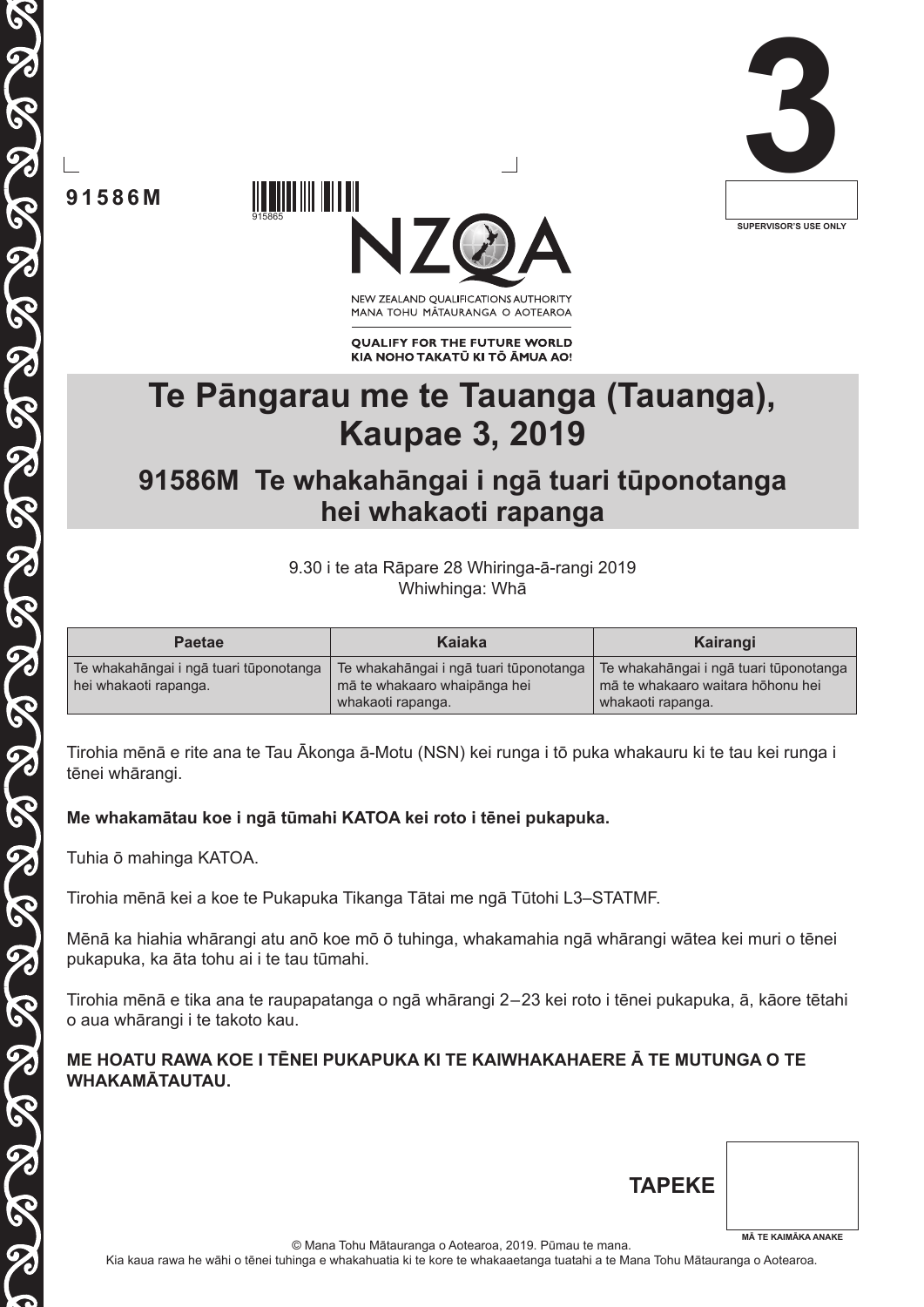#### **TŪMAHI TUATAHI**

(a) I tērā tau, 45% i pai te tinaku o ngā kākano hūkini i whakatōngia ki tētahi māra pātāone, ā, ka tipu hei tipu hūkini (zucchini).

 I tēnei tau, i tēnei māra, kua whakaritea kia 6 i te iti rawa ngā tipu hūkini ka whakatipuhia. He wāhi kei reira mō ngā tipu hūkini 10 te mōrahi. 10 ngā kākano hūkini ka whakatōngia mai i tētahi pākete kākano hou.

 (i) Mā te whakamahi i tētahi tauira tuari tūponotanga tōtika, tātaihia te whakatau tata mō te tūponotanga e 6 ngā tipu hūkini i te iti rawa ka tipu mai i ngā kākano ka whakatipuria i tēnei tau.

 (ii) Hei whakamahi i te tuari i whakamahia i te wāhanga (a)(i), me whakaputa kia kotahi te whakapae pūtake i te iti rawa.

 Tautohua kia KOTAHI te whakapae pūtake kei te **hē** pea, ā, matapakihia te take i pēnei ai.

 Matapakitia te pānga pea o te tuku i tēnei whakapae ki tō tātaitanga i te wāhanga (a)(i).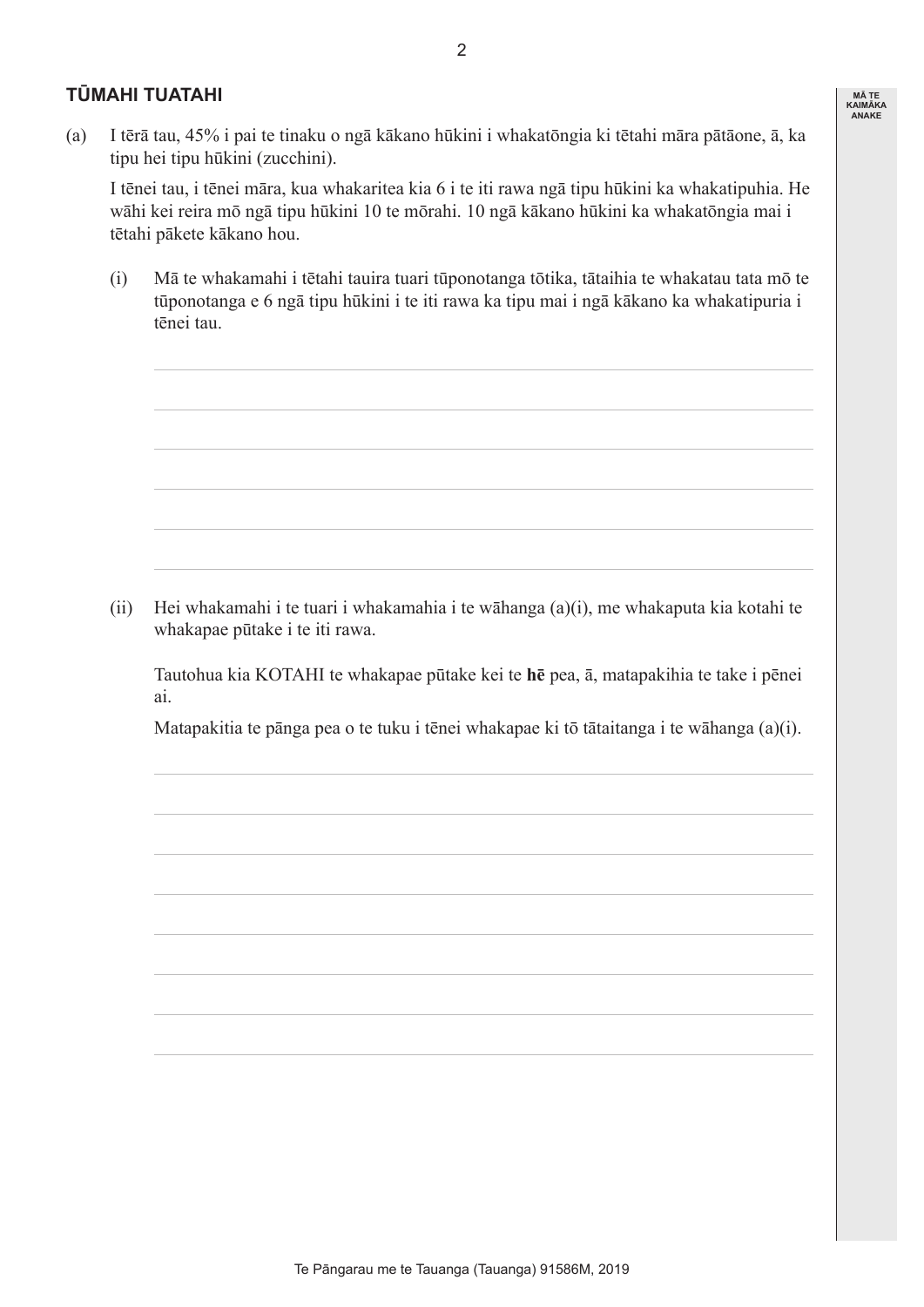#### **QUESTION ONE**

 This year, in this garden, it is planned to grow at least 6 zucchini plants. There is space for a maximum of 10 zucchini plants. 10 zucchini seeds are planted from a new packet of seeds.

 (i) Using an appropriate probability distribution model, calculate an estimate for the probability that at least 6 zucchini plants will grow from this year's seed planting.

(ii) To apply the distribution used in part  $(a)(i)$ , at least one assumption needs to be made.

 Identify ONE such assumption that may be **invalid** and discuss why this is the case.

 Discuss the impact that making this assumption may have on your calculation in part  $(a)(i)$ .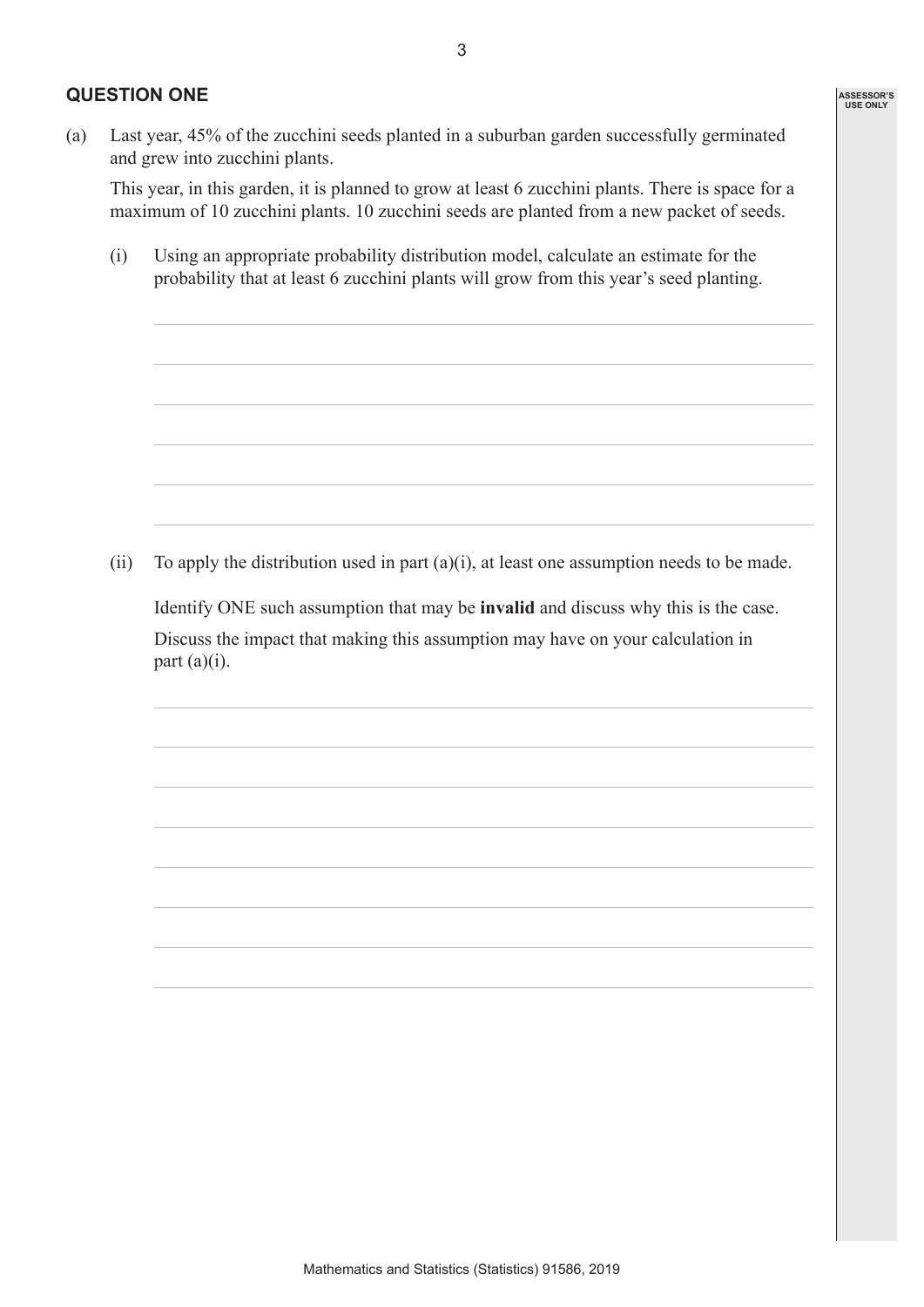- (b) Katohia ai ngā hūkini ina roa atu i te 190 mm te roa, ā, i mua i te ekenga ki te 270 mm te roa. Ko te roa e kitea nuitia ana o ngā hūkini e katohia ana he 220 mm.
	- (i) Mā te whakamahi i tētahi tuari tūponotanga tōtika, tātaihia tētahi whakatau tata mō te tūponotanga he poto iho i te 220 mm te roa o tētahi hūkini i katohia.

 (ii) He roa ake, he poto iho rānei te roa tau waenga o ngā hūkini i katohia i te 220 mm? Whakamahia te whakaaro whaitake o te tauanga hei tautoko i tō tuhinga.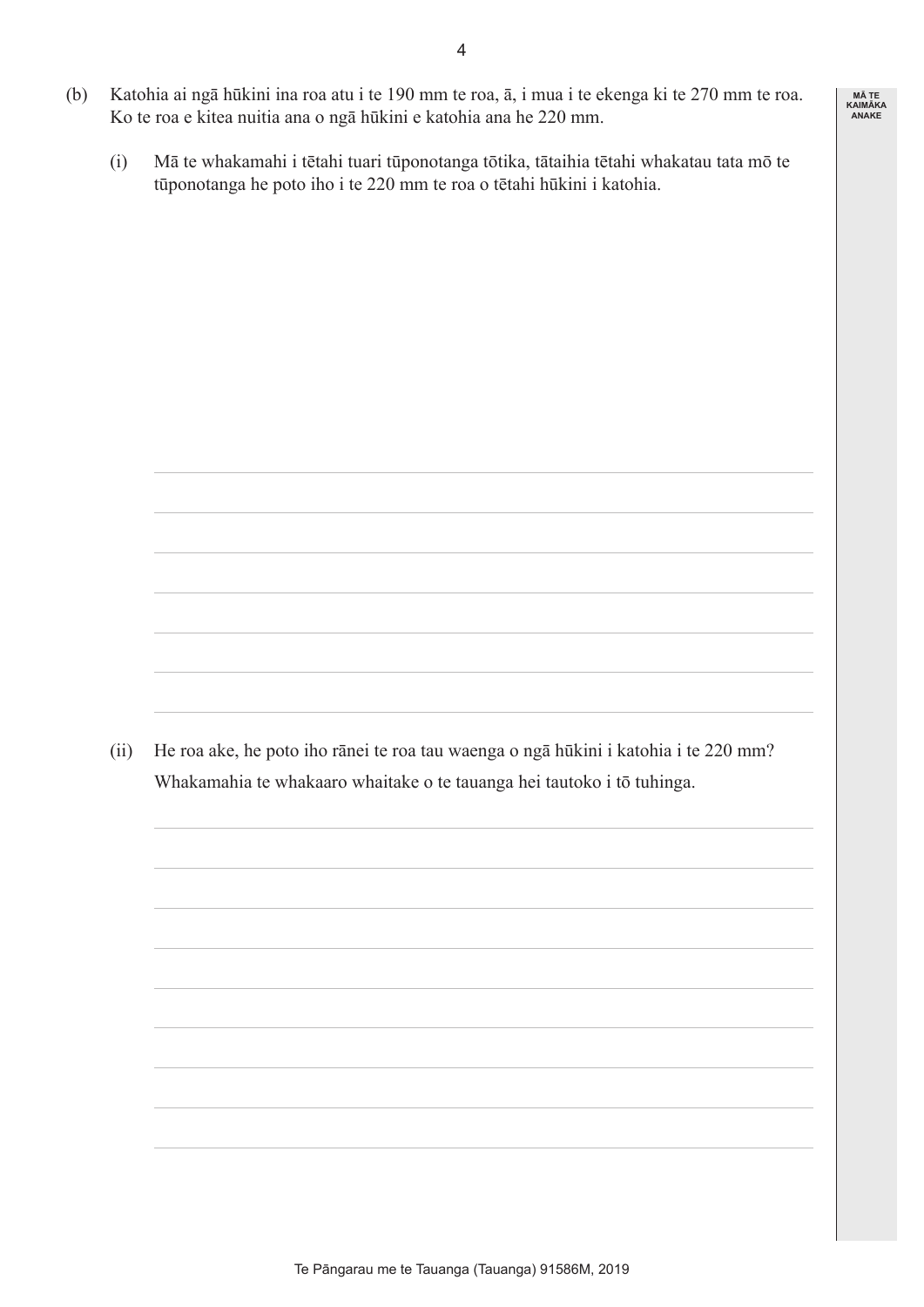- (b) The zucchinis are picked (harvested) when they are more than 190 mm long, and before they grow to reach 270 mm long. The most common length of picked zucchinis is 220 mm long.
	- (i) Using an appropriate probability distribution, calculate an estimate for the probability that a picked zucchini is less than 220 mm long.

(ii) Is the median length of picked zucchinis more, or less, than 220 mm? Support your answer with statistical reasoning.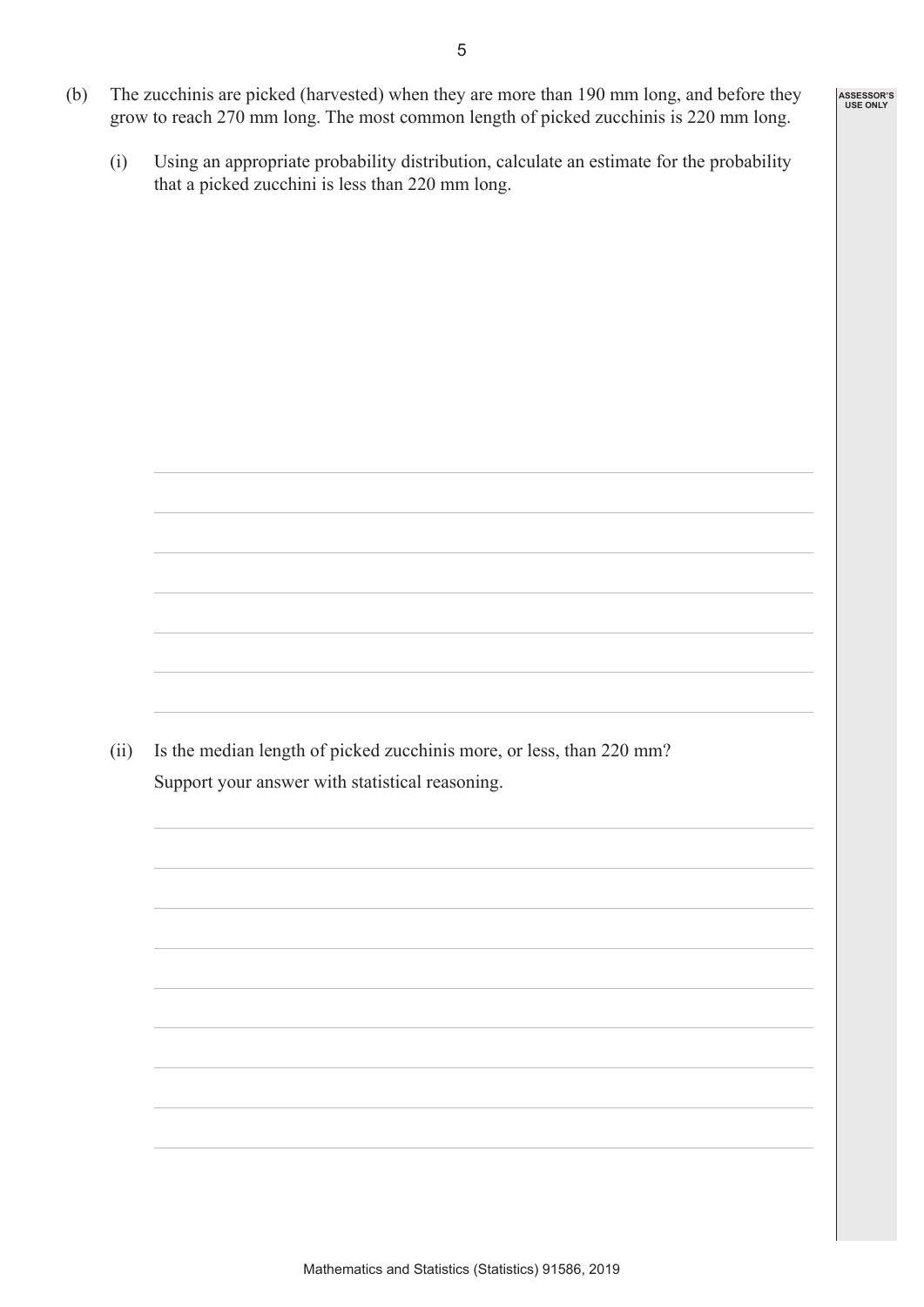(iii) He pai ake te kai i ngā hūkini paku (poto iho i te 215 mm te roa).

 Tātaihia tētahi whakatau tata mō te tūponotanga e rima i te nui rawa o ngā hūkini tekau ka katohia he hūkini paku.

 Hei wāhanga o tō tuhinga, me āta tautohu i tō kōwhiringa o te (ngā) tuari me te (ngā) tawhā hāngai, me te tuhi i te (ngā) whakapae pūtake i tukuna e koe.

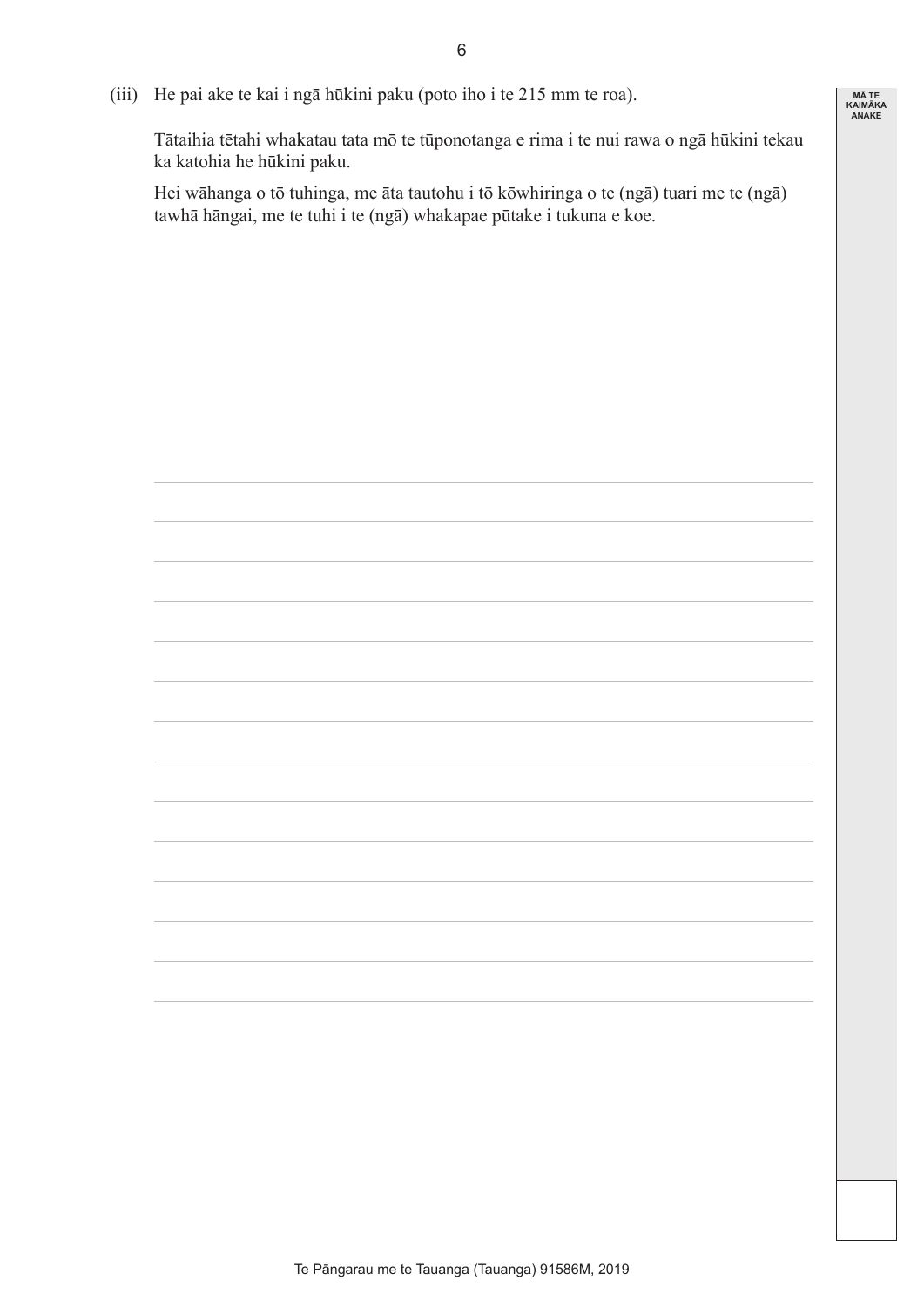(iii) Small zucchinis (less than 215 mm long) are preferred for eating.

 Calculate an estimate for the probability that at most five of the next ten zucchinis picked are small zucchinis.

 As part of your answer, clearly identify your choice of distribution(s) and associated parameter(s), and state any assumption(s) you have made.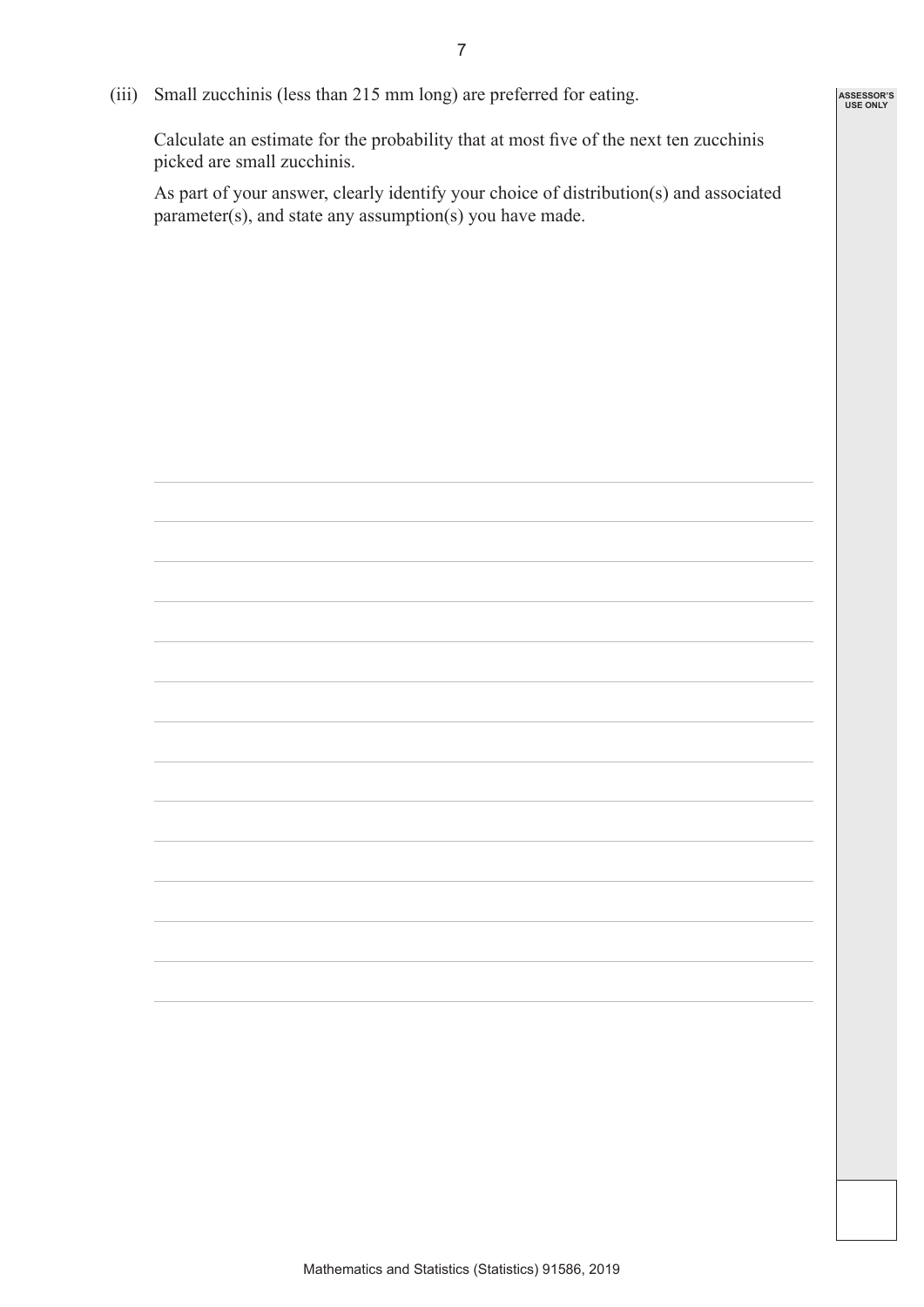### **TŪMAHI TUARUA**

(a) I kohia ngā raraunga o tērā tau mai i ngā kānga Super-Sweet o tētahi māra huawhenua pātāone. 62 te tapeke o ngā puku kānga i hua. E whakaaturia ana te tuari o te whakaputanga kānga (te taumaha o ngā pata kānga) mō ia puku mō tēnei māra ki te kauwhata i raro.



 (i) Mō ēnei raraunga, ko te whakaputanga toharite mō ia puku he 152.3 karamu o ngā pata kānga me te tuari ine mahora o te 7.0 karamu. Ko te whakapae neke atu i te 10% o ngā puku kānga mai i te whakaputanga o tēnei māra he neke atu i te 160 karamu ngā pata kānga.

 Kei te tika tēnei whakapae?

 Whakamahia he tātaitanga hei tautoko i tō tuhinga.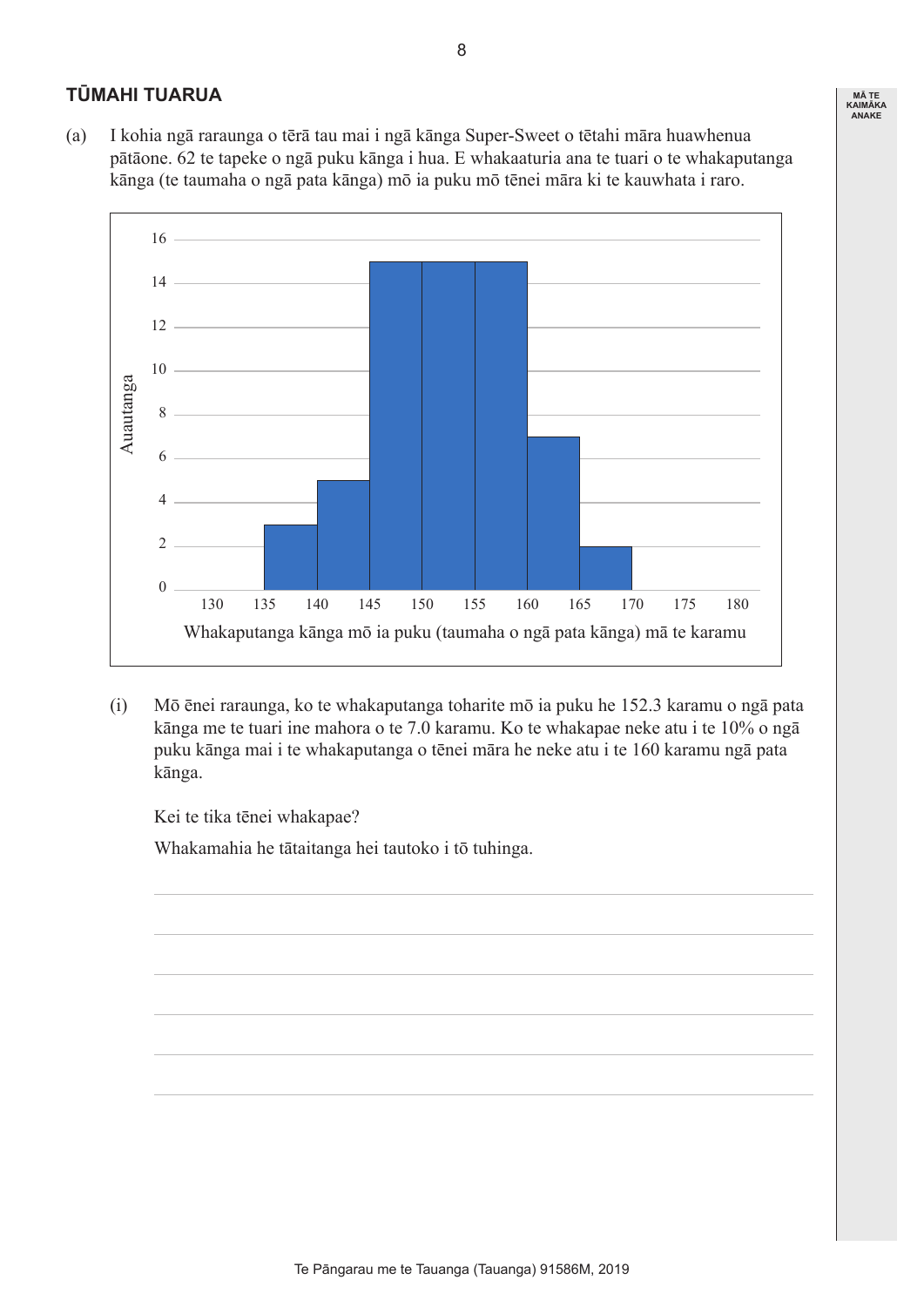### **QUESTION TWO**

(a) Data from last year's Super-Sweet corn crop from one suburban vegetable garden was collected. A total of 62 cobs of corn were produced. The distribution of the corn yield (weight of corn kernels) per cob for this garden is displayed on the graph below.



 (i) For this data, the mean yield per cob is 152.3 grams of corn kernels and the standard deviation is 7.0 grams. It is claimed that over 10% of the corn cobs from this garden yield more than 160 grams of kernels.

 Is this claim correct?

 Use a calculation to support your answer.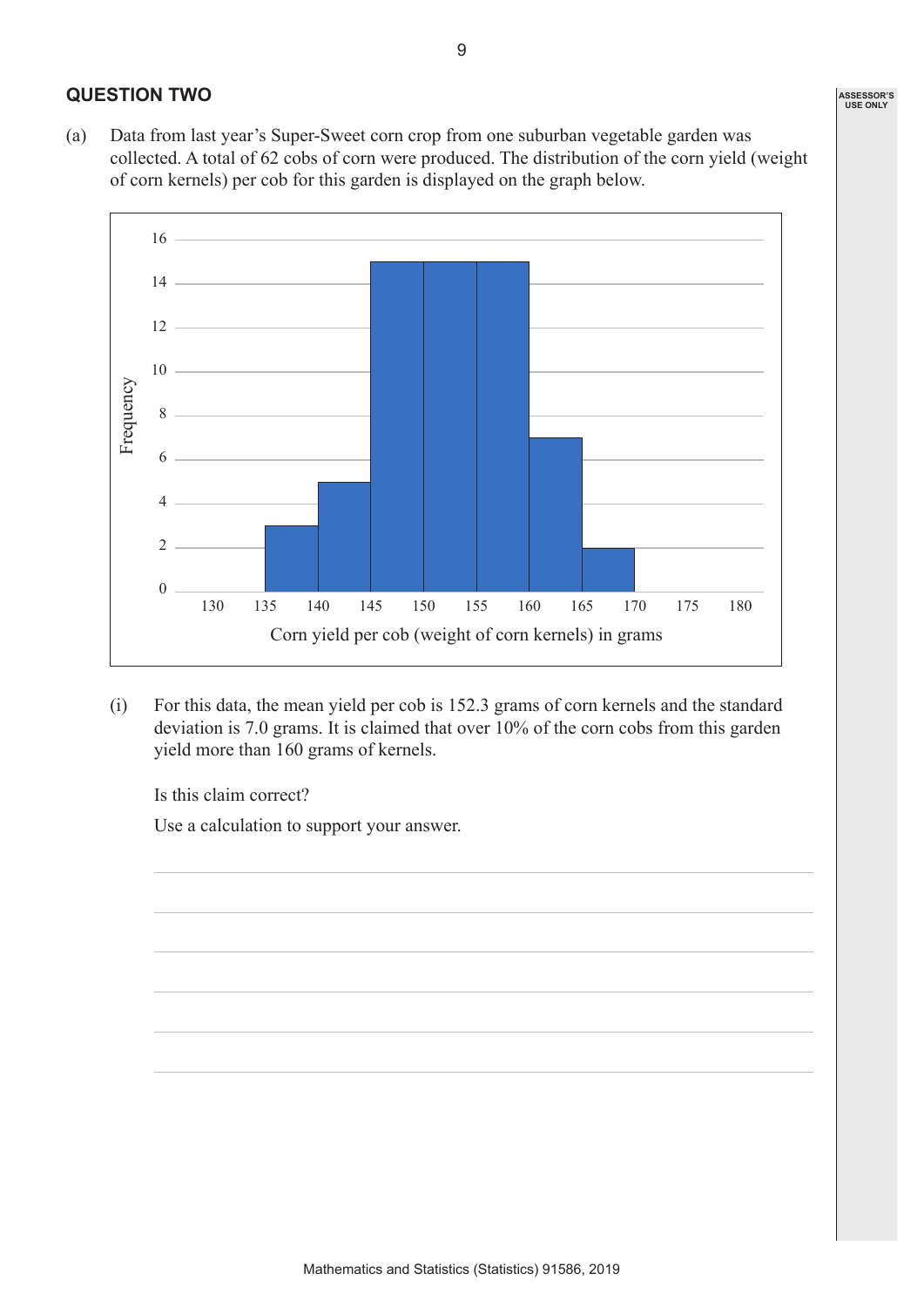(ii) Parahautia te whakamahi i tētahi tuari māori hei whakatauira i te tuari o te whakaputanga mō ia puku mō ngā kānga Super-Sweet katoa.

 Whakamahia te whakaaro whaitake o te tauanga hei tautoko i tō tuhinga.

 I roto i tō tuhinga, whakaahuahia kia RUA i te iti rawa ngā āhuatanga o te tuari o te whakaputanga kānga mō ia puku, me tētahi tātaitanga KOTAHI i te iti rawa.

 (iii) Ko te tauira tuari māori mō te whakaputanga kānga Super-Sweet mō ia puku e whakaaturia ana ki te kauwhata i raro.

 Ka hangaia tētahi momo kānga hou (Ambrosia-Sweet). E whakaatu ana ngā raraunga mai i ngā whakamātau māra ko te whakaputanga mō ia puku kānga Ambrosia-Sweet, ki ngā karamu pata kānga mō ia puku, ka taea te whakatauira mā tētahi tuari māori. Ko te tauira tuari māori mō te whakaputanga kānga Ambrosia-Sweet mō ia puku he 149 karamu te tau toharite me te tuari māori o te 4 karamu.

 Tuhia te tauira tuari māori mō te whakaputanga kānga Ambrosia-Sweet mō ia puku ki te hoahoa i raro.



*Ki te hiahia koe ki te tuhi anō i te kōpiko, whakamahia te hoahoa i te whārangi 19.*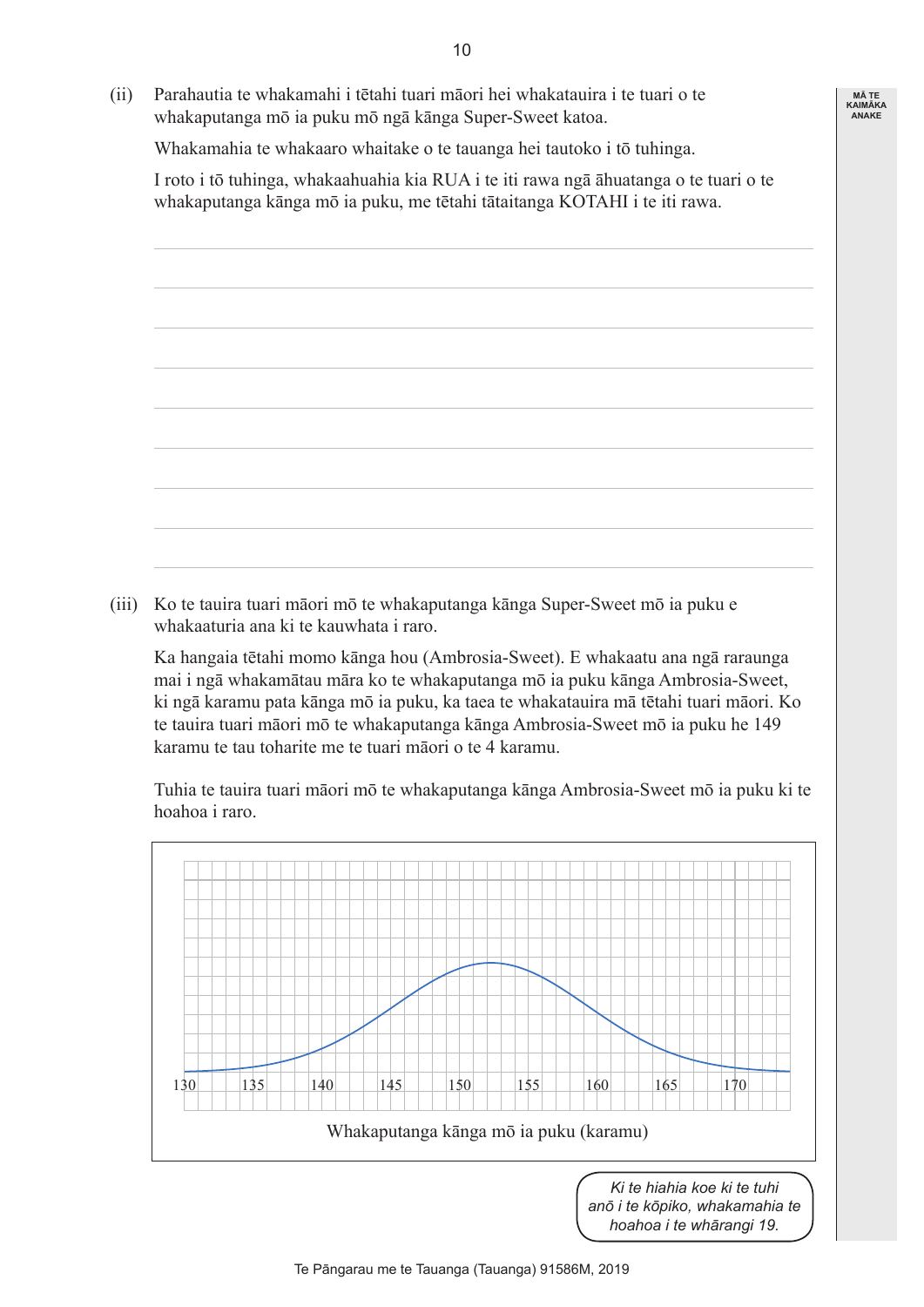(ii) Justify the use of a normal distribution to model the distribution of yield per cob for all Super-Sweet corn.

 Support your answer with statistical reasoning.

 As part of your answer, describe at least TWO features of the distribution of corn yield per cob, and include at least ONE calculation.

 (iii) A normal distribution model for Super-Sweet corn yield per cob is shown in the graph below.

 A new variety of corn (Ambrosia-Sweet) is developed. Data from field trials shows that the yield per Ambrosia-Sweet corn cob, in grams of corn kernels per cob, can be well modelled by a normal distribution. The normal distribution model for Ambrosia-Sweet corn yield per cob has mean 149 grams and standard deviation 4 grams.

 Sketch the normal distribution model for Ambrosia-Sweet corn yield per cob on the diagram below.



*If you need to redraw your curve, use the diagram on page 21.*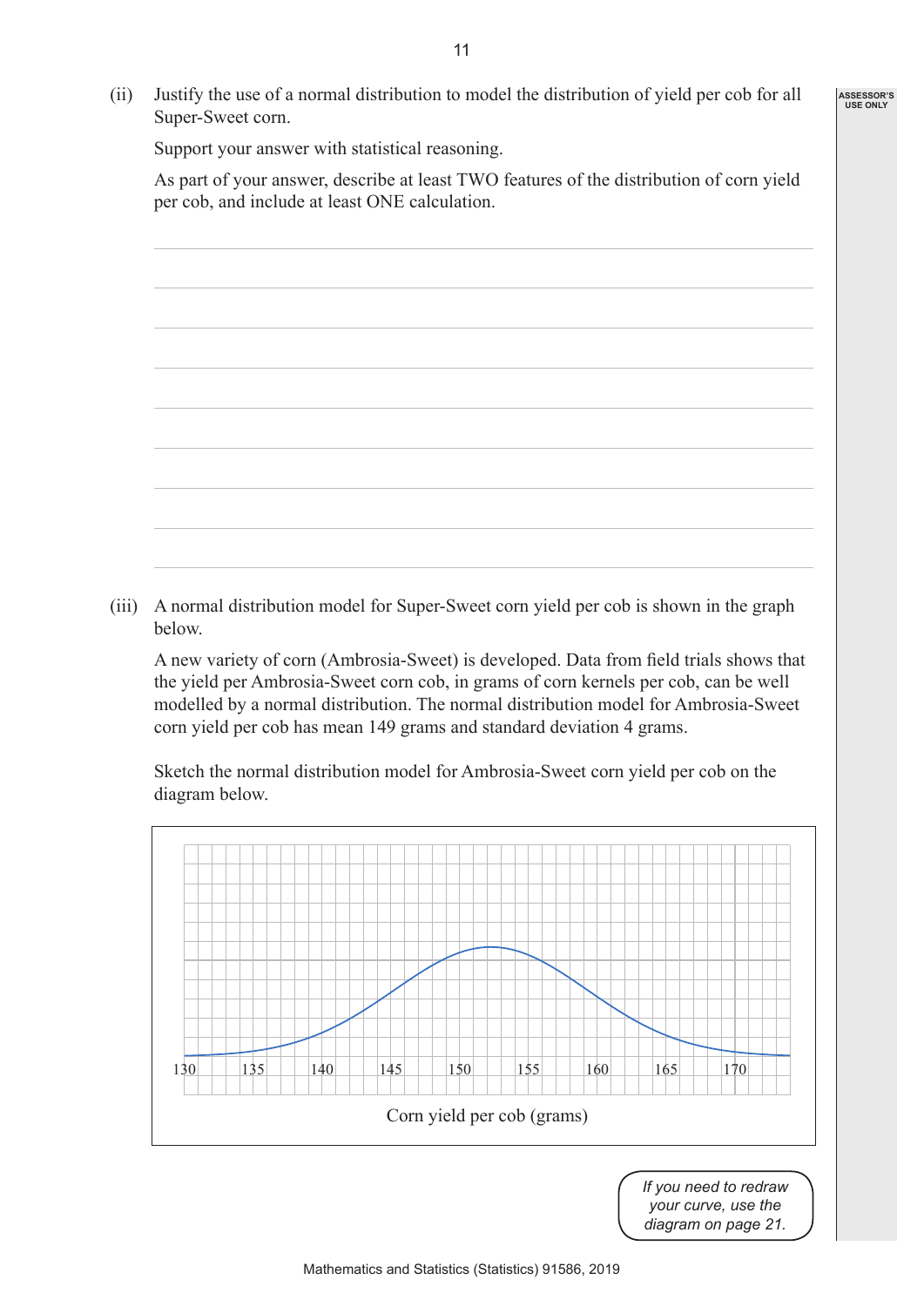(iv) Whakatauritea ngā tauira tuari māori mō te whakaputanga kānga Super-Sweet mō ia puku me te whakaputanga kānga Ambrosia-Sweet mō ia puku.

**MĀ TE KAIMĀKA ANAKE**

| ,我们也不会有什么?""我们的人,我们也不会有什么?""我们的人,我们也不会有什么?""我们的人,我们的人,我们的人,我们的人,我们的人,我们的人,我们的人,我 |  |  |
|----------------------------------------------------------------------------------|--|--|
|                                                                                  |  |  |
|                                                                                  |  |  |
|                                                                                  |  |  |

(b) Tata ki te 25% o ngā rīwai 'Bush Road' he māmā ake i te 186 karamu.

 Ka whakamahia tētahi tuari māori me te tau toharite o te 235 karamu hei whakatauira i te taumaha o ngā rīwai 'Bush Road'.

 Mā te whakamahi i tēnei tauira tuari māori, ki ō whakaaro ko te ōrau o ngā rīwai 'Bush Road' e taumaha ake ana i te 300 karamu kei te takiwā o te 25%?

 Whakamahia te whakaaro whaitake o te tauanga hei tautoko i tō tuhinga.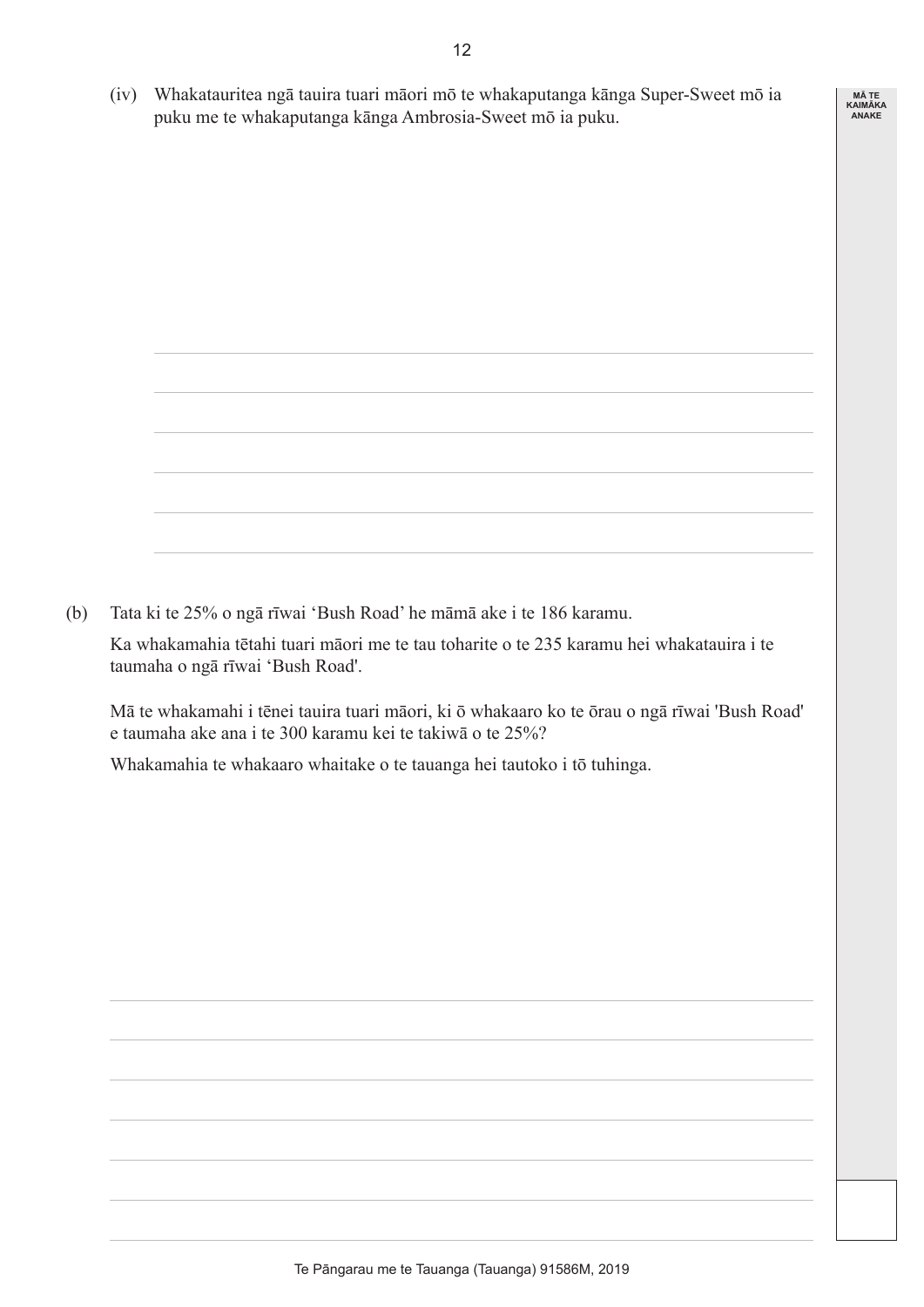(iv) Compare the normal distribution models for Super-Sweet corn yield per cob and Ambrosia-Sweet corn yield per cob.

**ASSESSOR'S USE ONLY**

(b) Around 25% of 'Bush Road' potatoes are lighter than 186 grams.

 A normal distribution with mean 235 grams is used to model the weight of 'Bush Road' potatoes.

 Using this normal distribution model, would you expect the percentage of 'Bush Road' potatoes that weigh greater than 300 grams to be around 25%?

 Support your answer with statistical reasoning.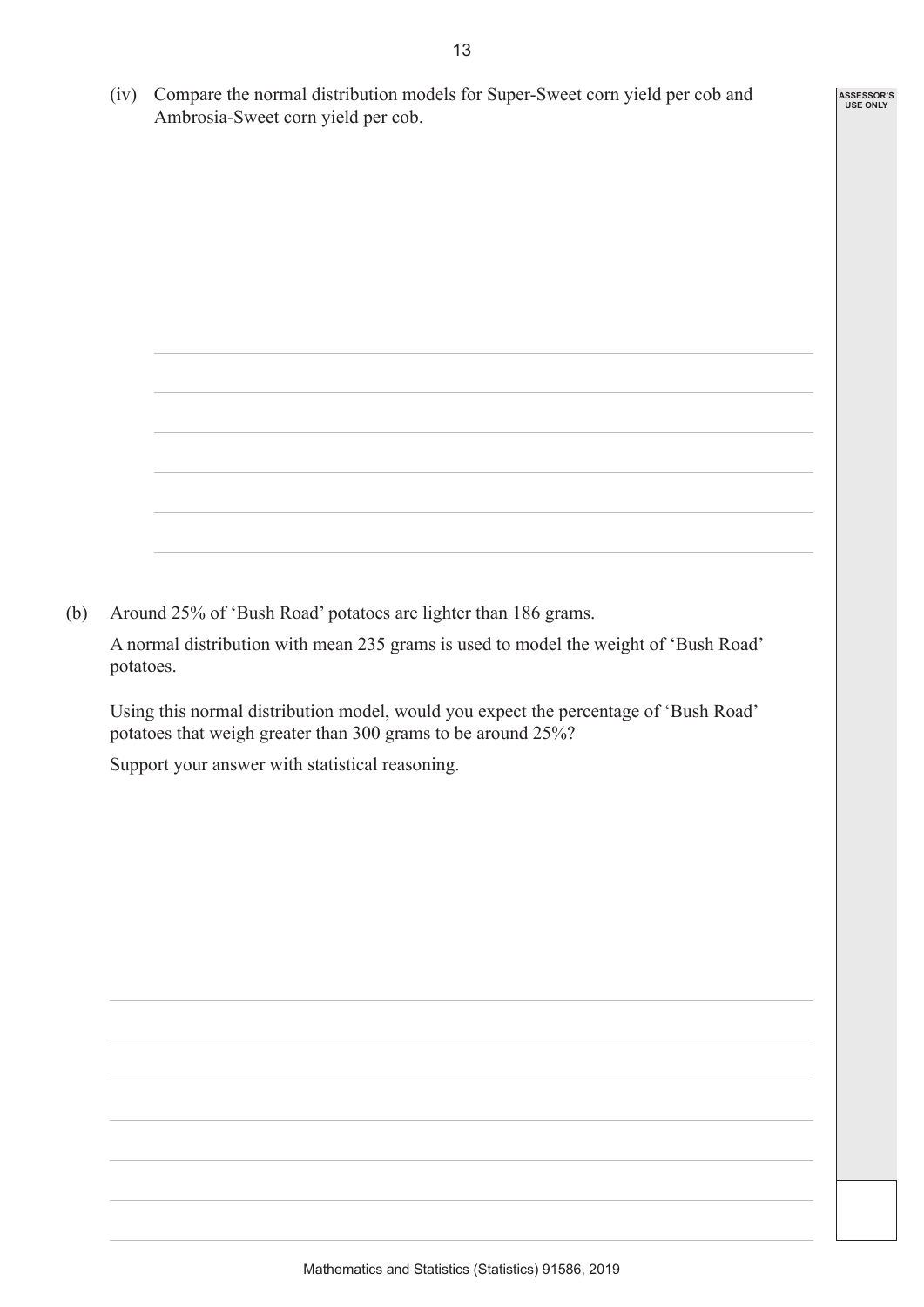#### **TŪMAHI TUATORU**

**MĀ TE KAIMĀKA ANAKE**

- (a) E mōhiotia ana te tau toharite o ngā tipu tarutaru i ia mita pūrua i tētahi māra pātāone he 6.
	- (i) Mā te whakamahi i tētahi tauira tuari tūponotanga tōtika, tātaihia te whakatau tata mō te tūponotanga neke atu i te 8 ngā tipu tarutaru ka kitea i tētahi mita pūrua kotahi o te māra.

 (ii) Mā te whakamahi i tētahi tauira tuari tūponotanga tōtika, tātaihia te whakatau tata mō te tūponotanga e 4 ngā tipu tarutaru i te iti rawa ka kitea i ia mita pūrua motuhake e 5 o te māra.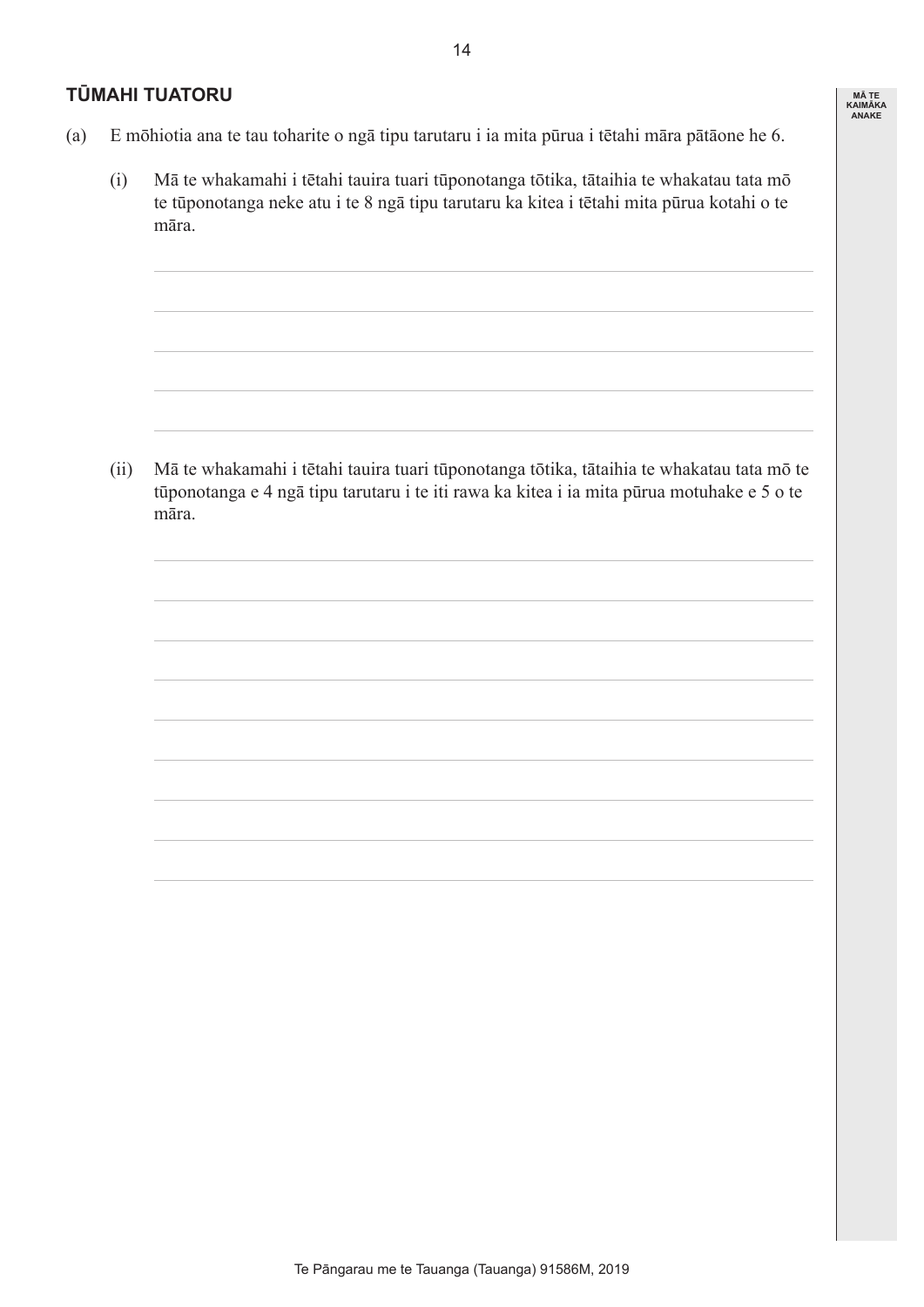#### **QUESTION THREE**

- (a) The mean number of weed plants per square metre in one suburban garden is known to be 6.
	- (i) Using an appropriate probability distribution model, calculate an estimate for the probability that more than 8 weed plants will be found in one square metre of garden.

 (ii) Using an appropriate probability distribution model, calculate an estimate for the probability that at least 4 weed plants will be found in each of 5 different square metres of garden.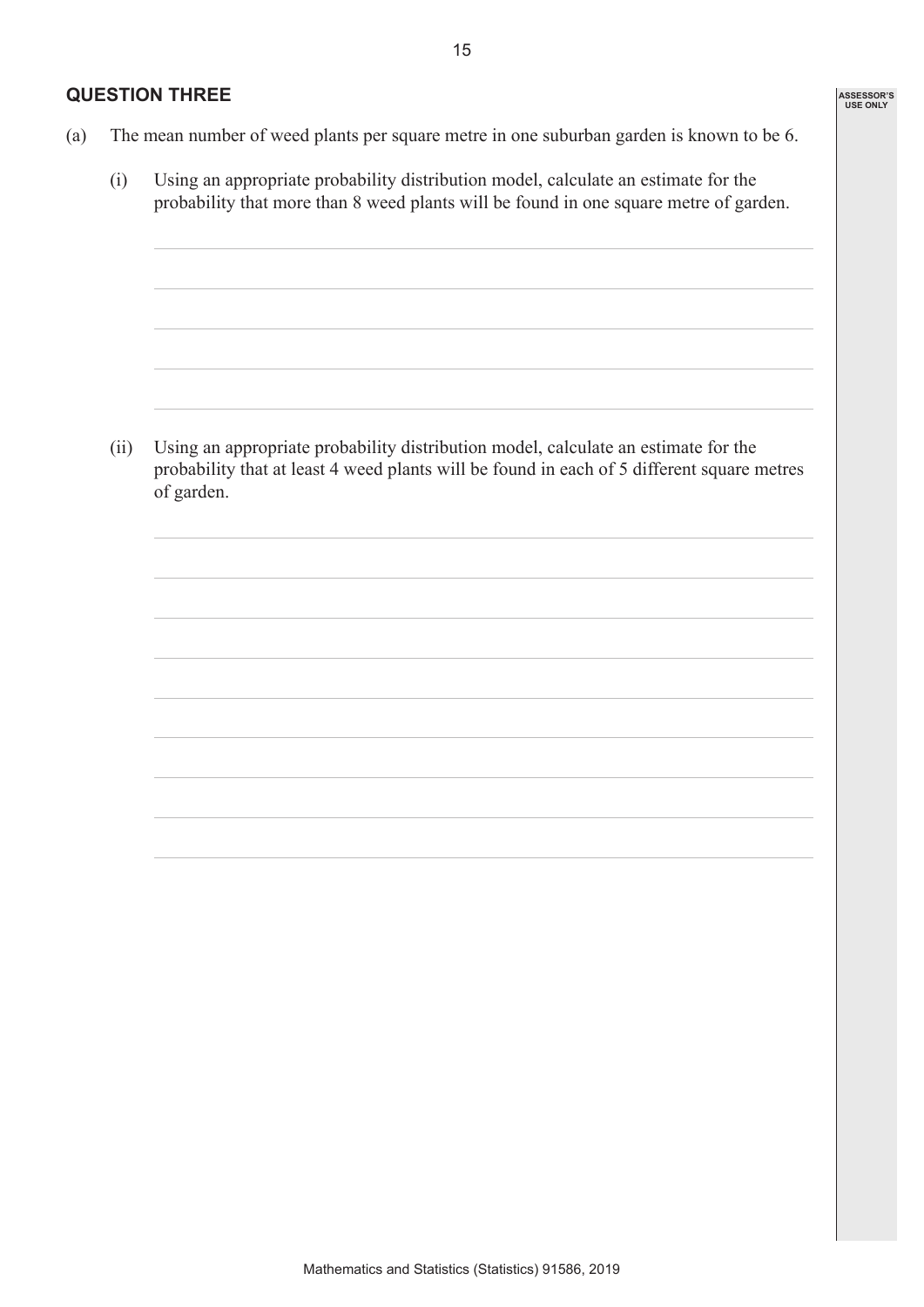**MĀ TE KAIMĀKA ANAKE**

 (iii) Whakaaroarohia tētahi whakapae pūtake i oti i a koe i tō tātaitai i tō tuhinga ki te wāhanga (a)(ii).

 Matapakitia mēnā kei te tika pea (kāore rānei) tēnei whakapae pūtake.

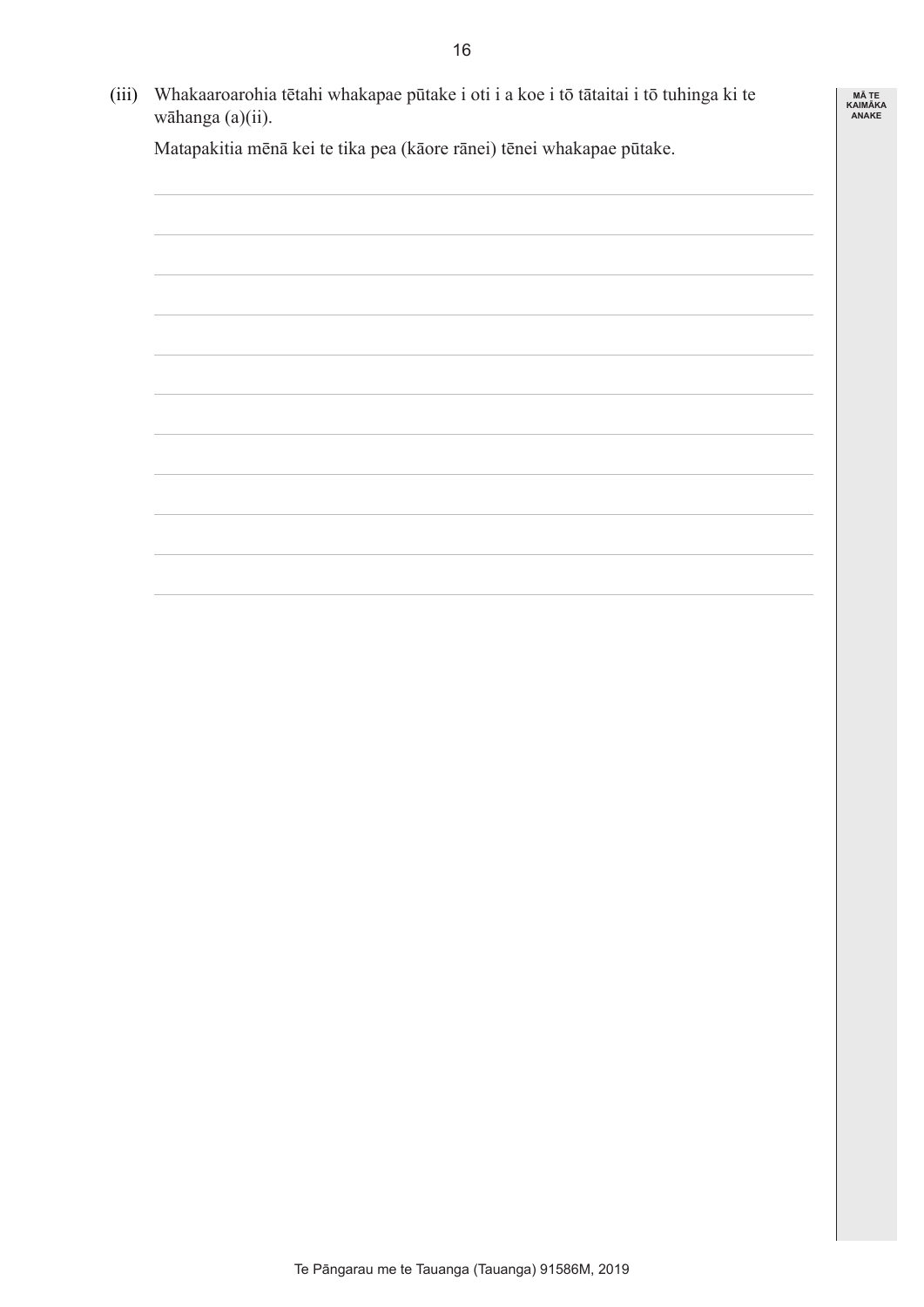(iii) Consider an assumption you made when you calculated your answer to part  $(a)(ii)$ . Discuss whether (or not) this assumption is likely to be valid.

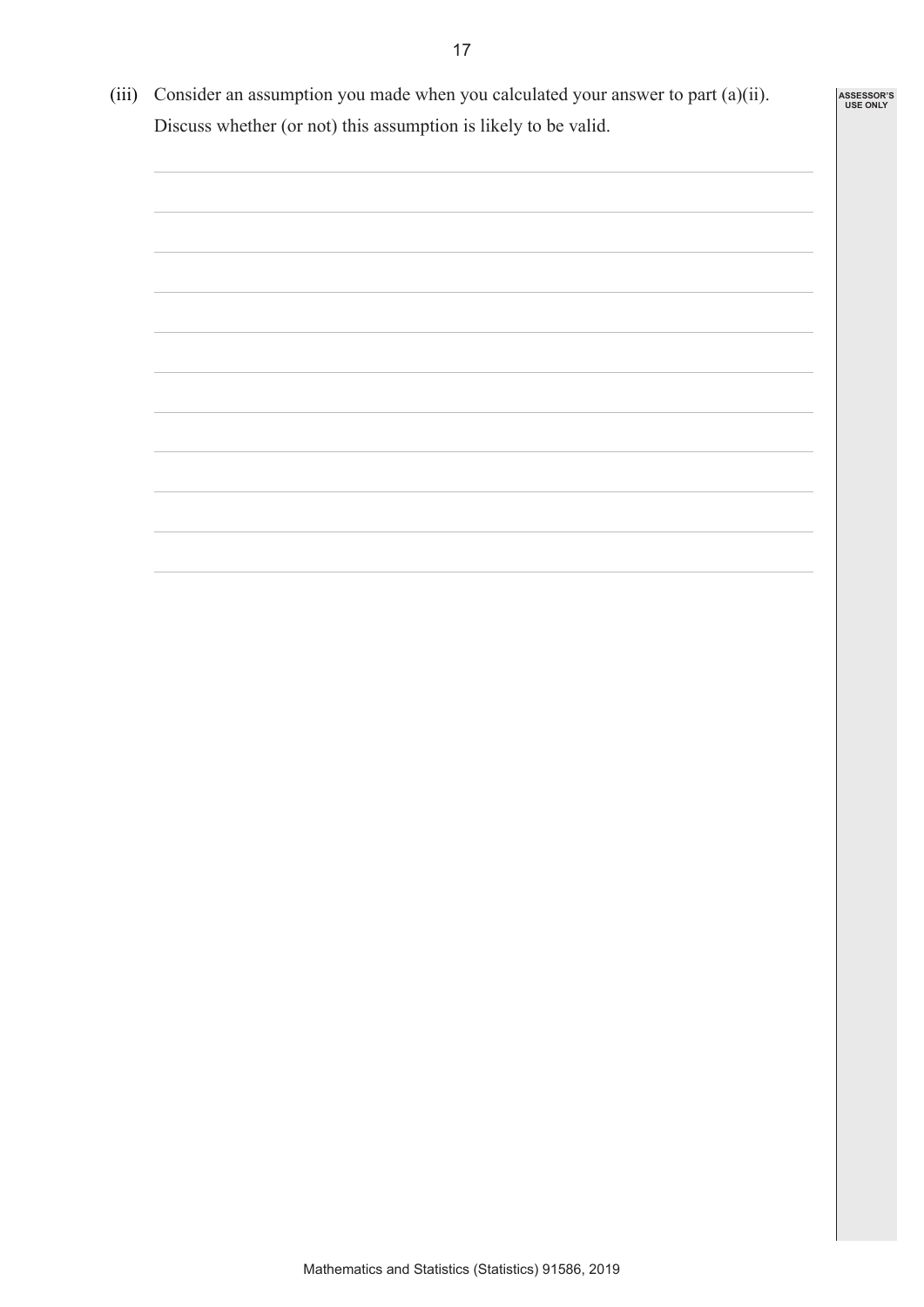(b) Ka whakamahia tētahi matū patu tarutaru pararopi hei whakaiti i te maha o ngā tarutaru kei te māra. E whakaatu ana te kauwhata i raro i te maha o ngā tarutaru i mātakina i ngā wāhi motuhake 30 o tētahi mita pūrua kotahi o te māra whai muri i te whakamahinga o te matū patu tarutaru.



#### **Te maha o ngā tarutaru i mātakina**

 (i) Tātaihia te tau toharite o te maha o ngā tarutaru i ia mita pūrua i muri i te whakamahi i te matū patu tarutaru.

 (ii) Mā te whakamahi i tō tuhinga ki te wāhanga (i) me tētahi tuari tūponotanga tōtika hei whakatauira i tēnei āhuatanga, me kōrero mō te tūponotanga 10 ngā tarutaru ka kitea i tētahi ngakinga māra he 3 mita pūrua te horahanga.

 I tō tuhinga, me parahau tō kōwhiringa o te tuari me te tautohu i te (ngā) tāwhā o tēnei tuari.

![](_page_17_Picture_6.jpeg)

18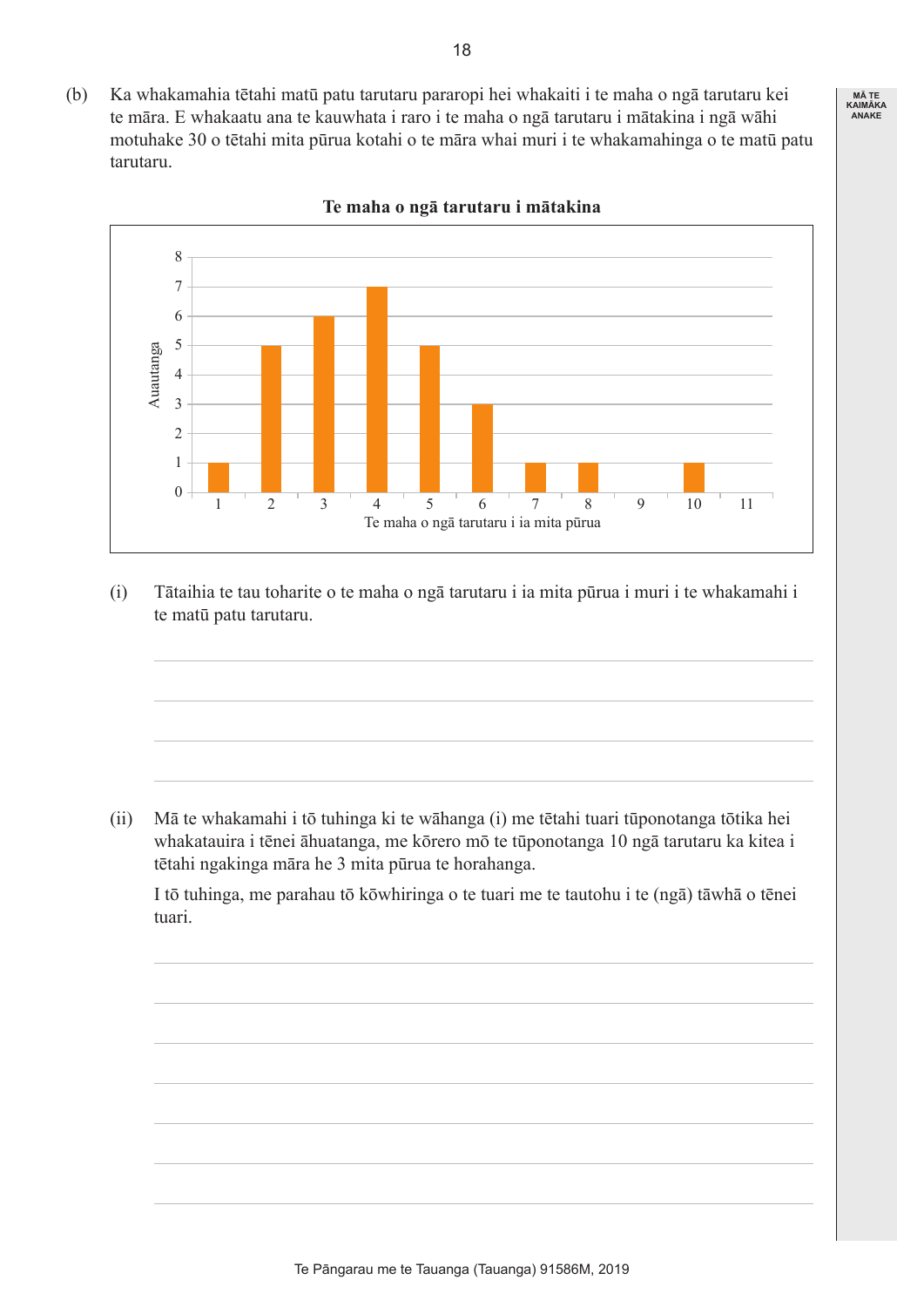**MĀ TE KAIMĀKA ANAKE**

 (iii) E mōhiotia ana ko te tau toharite o ngā tipu tarutaru mō ia mita pūrua he 6. E kī ana te kaiwhakanao matū patu tarutaru, atu ki te 40% te nui o ngā whakahekenga nā tana matū patu tarutaru.

 E ai ki ngā raraunga kua tukuna mai, ka taea e koe te whakatau ko te pāpātanga whakaheke tarutaru mō te matū patu tarutaru hou he 40% i te iti rawa?

 Whakamahia te whakaaro whaitake o te tauanga hei tautoko i tō whakautu.

![](_page_18_Picture_4.jpeg)

## **HOAHOA WĀTEA**

Ki te hiahia koe ki te tuhi anō i te kōpiko mō te Tūmahi Tuarua (a)(iii), whakamahia te hoahoa i raro nei. Kia mārama te tohu ko tēhea te hoahoa ka hiahia koe kia mākahia.

![](_page_18_Figure_7.jpeg)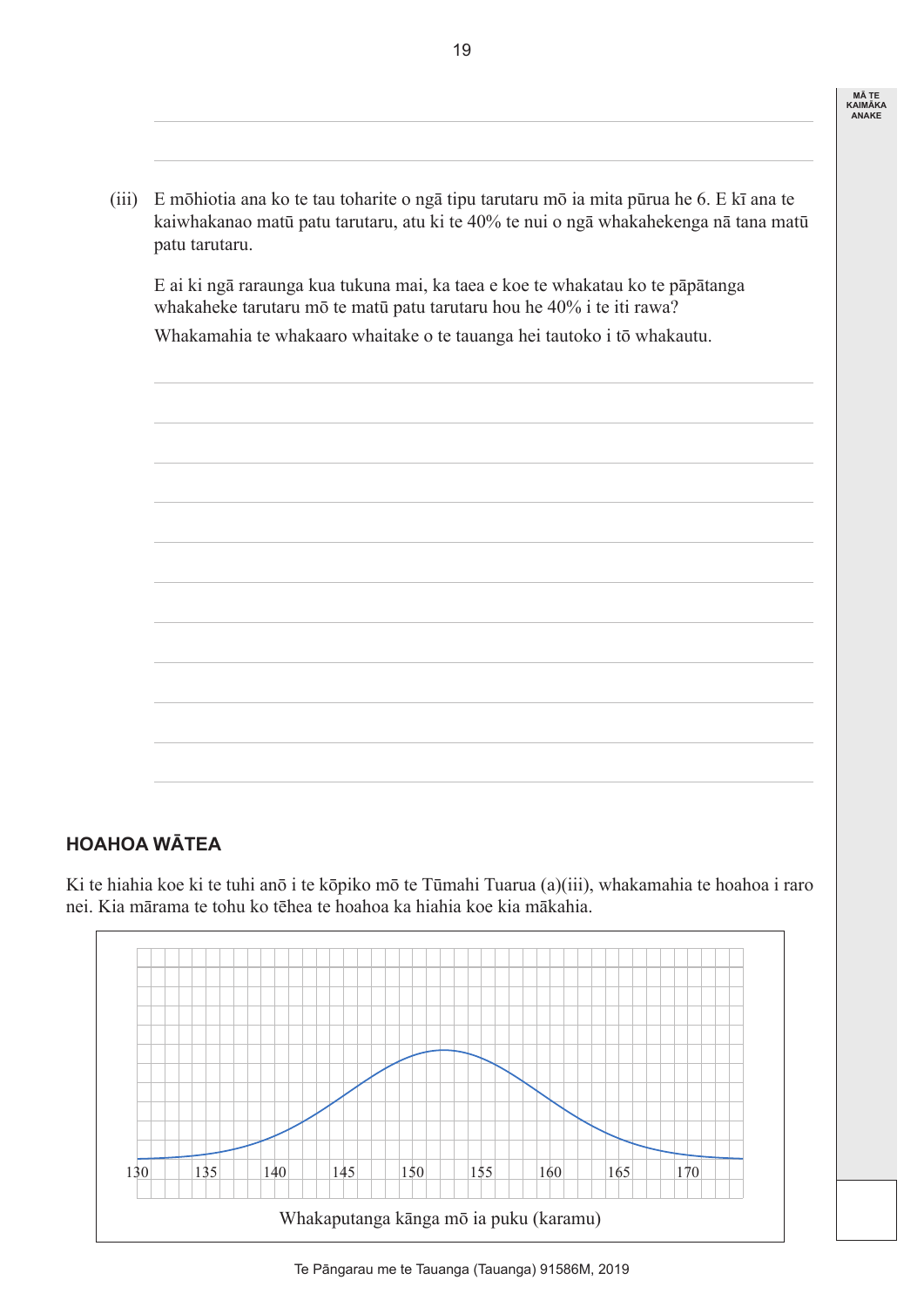![](_page_19_Figure_2.jpeg)

**Number of weeds observed**

 (i) Calculate the mean for the number of weeds per square metre after the weedkiller has been used.

 (ii) Using your answer to part (i) and an appropriate probability distribution to model this situation, comment on the chance that 10 weeds will be found in a garden plot that has an area of 3 square metres.

 In your answer, you should justify your choice of distribution and identify the parameter(s) of this distribution.

20

(b) A new organic weedkiller is used in an attempt to reduce the number of weeds in the garden. The plot below displays the number of weeds observed in 30 separate areas of one square

metre of garden after the weedkiller has been used.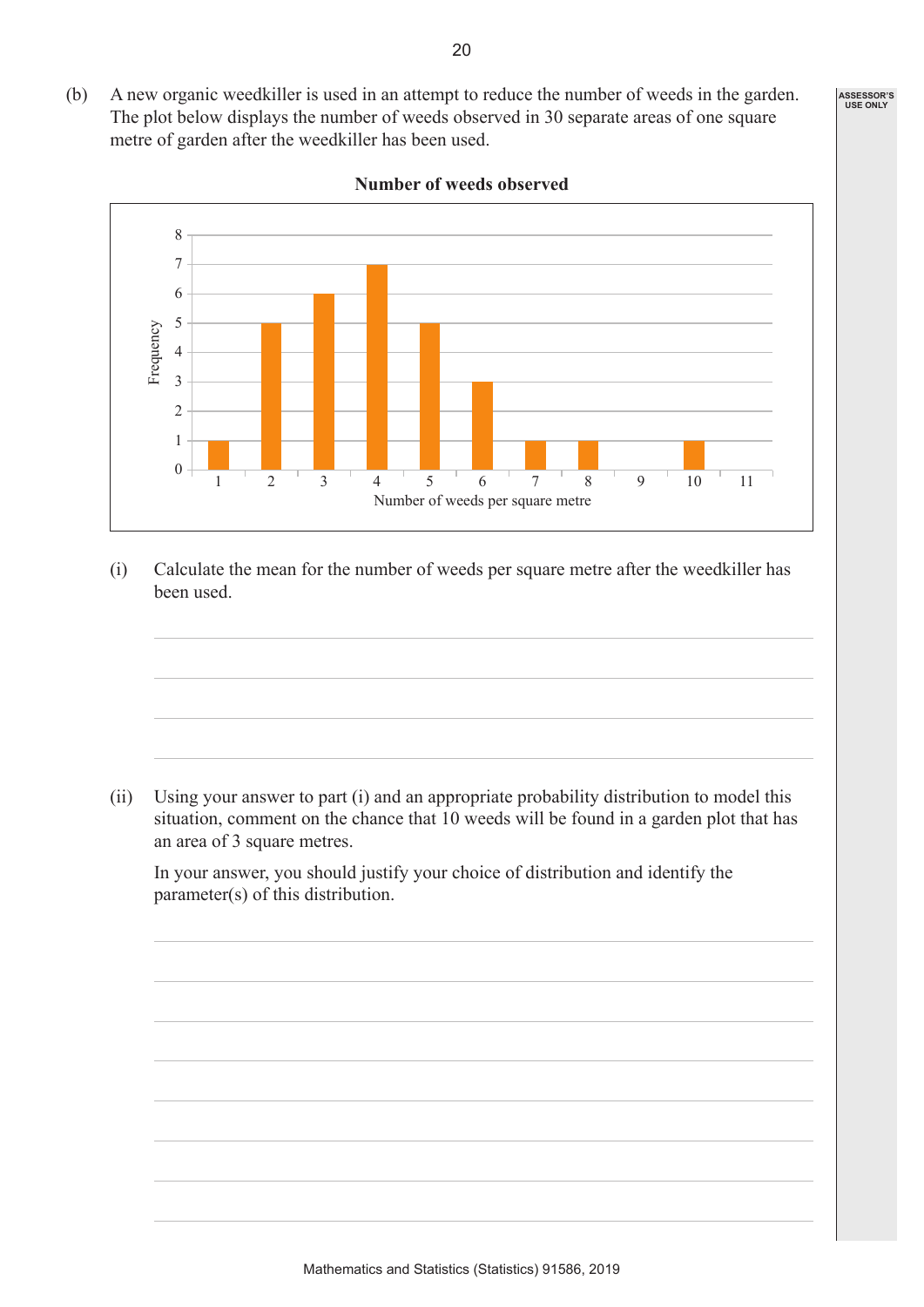(iii) The mean number of weed plants per square metre is known to be 6. The weedkiller manufacturer states that this weedkiller has achieved reductions of up to 40%.

 Based on the data provided, can you conclude that the weed reduction rate for the new weedkiller is at least 40%?

 Support your answer with statistical reasoning.

![](_page_20_Picture_4.jpeg)

## **SPARE DIAGRAM**

If you need to redraw your curve for Question Two (a)(iii), use the diagram below. Make sure it is clear which diagram you want marked.

![](_page_20_Picture_7.jpeg)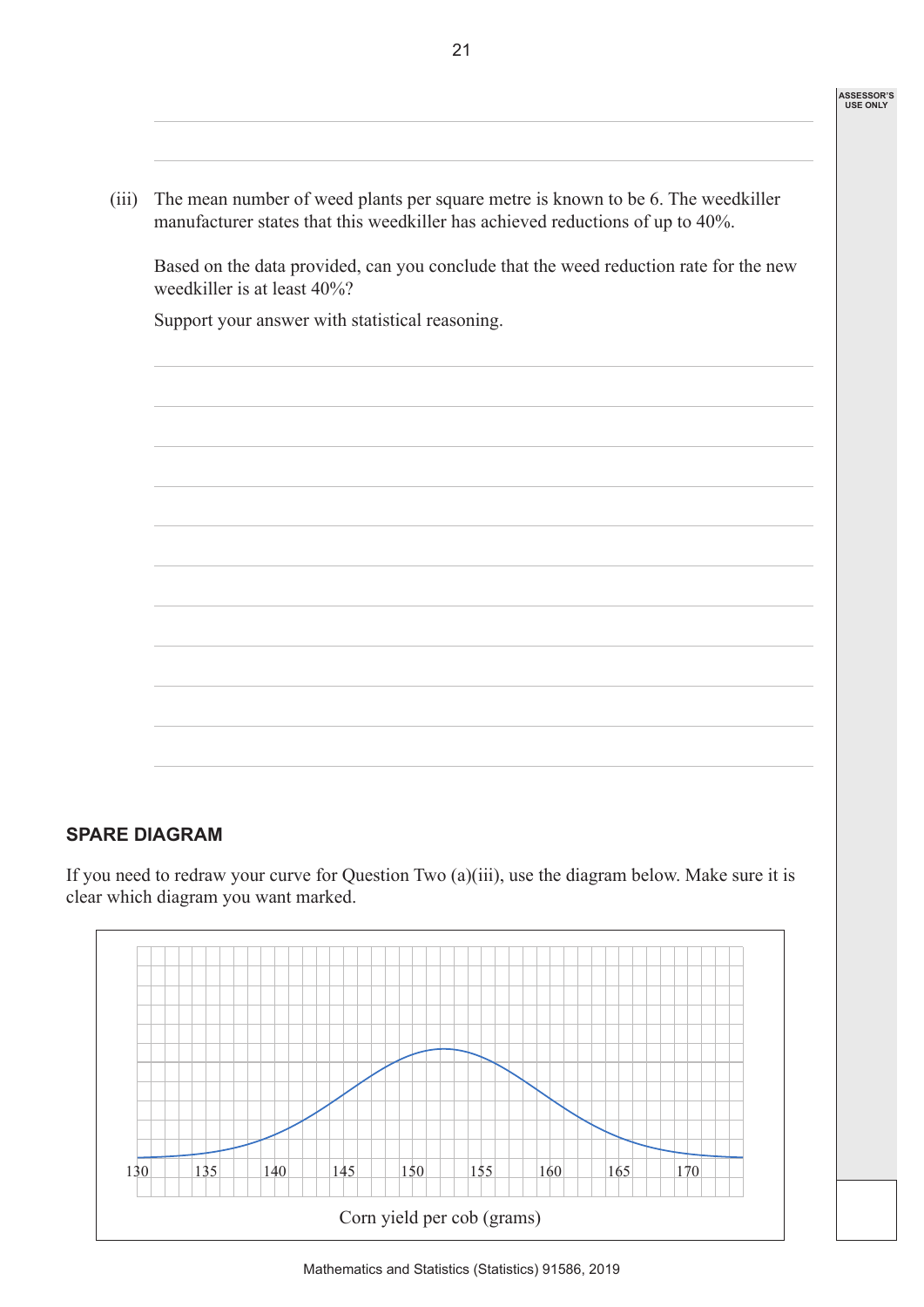| TAU TŪMAHI | He whārangi anō ki te hiahiatia.<br>Tuhia te (ngā) tau tūmahi mēnā e tika ana. | <b>MÃ TE</b><br><b>KAIMÄKA</b><br>ANAKE |
|------------|--------------------------------------------------------------------------------|-----------------------------------------|
|            |                                                                                |                                         |
|            |                                                                                |                                         |
|            |                                                                                |                                         |
|            |                                                                                |                                         |
|            |                                                                                |                                         |
|            |                                                                                |                                         |
|            |                                                                                |                                         |
|            |                                                                                |                                         |
|            |                                                                                |                                         |
|            |                                                                                |                                         |
|            |                                                                                |                                         |
|            |                                                                                |                                         |
|            |                                                                                |                                         |
|            |                                                                                |                                         |
|            |                                                                                |                                         |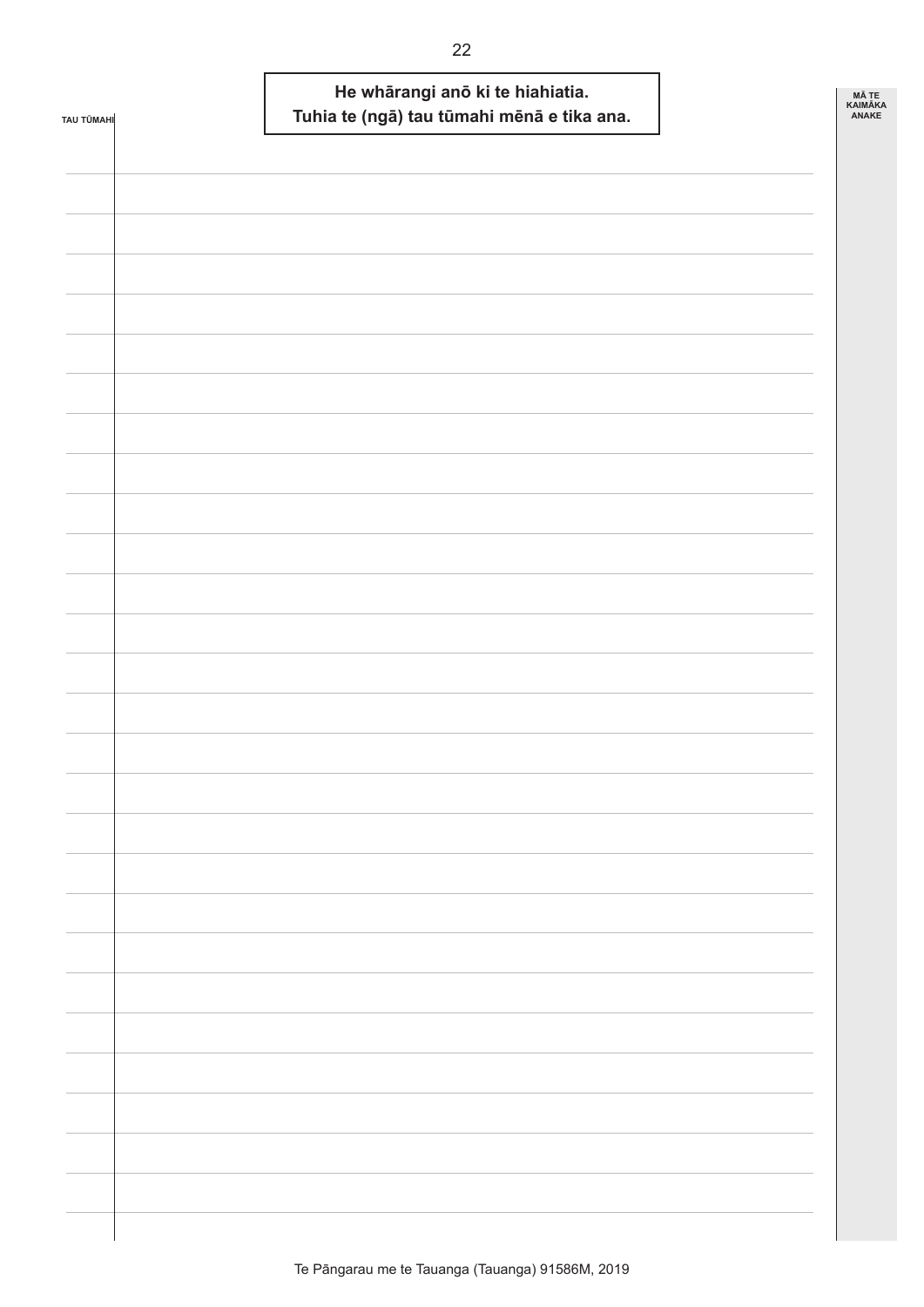| QUESTION<br><b>NUMBER</b> |  | Extra paper if required.<br>Write the question number(s) if applicable. |  | ASSESSOR'S<br><b>USE ONLY</b> |
|---------------------------|--|-------------------------------------------------------------------------|--|-------------------------------|
|                           |  |                                                                         |  |                               |
|                           |  |                                                                         |  |                               |
|                           |  |                                                                         |  |                               |
|                           |  |                                                                         |  |                               |
|                           |  |                                                                         |  |                               |
|                           |  |                                                                         |  |                               |
|                           |  |                                                                         |  |                               |
|                           |  |                                                                         |  |                               |
|                           |  |                                                                         |  |                               |
|                           |  |                                                                         |  |                               |
|                           |  |                                                                         |  |                               |
|                           |  |                                                                         |  |                               |
|                           |  |                                                                         |  |                               |
|                           |  |                                                                         |  |                               |
|                           |  |                                                                         |  |                               |
|                           |  |                                                                         |  |                               |
|                           |  |                                                                         |  |                               |
|                           |  |                                                                         |  |                               |
|                           |  |                                                                         |  |                               |
|                           |  |                                                                         |  |                               |
|                           |  |                                                                         |  |                               |
|                           |  |                                                                         |  |                               |
|                           |  |                                                                         |  |                               |
|                           |  |                                                                         |  |                               |
|                           |  |                                                                         |  |                               |
|                           |  |                                                                         |  |                               |